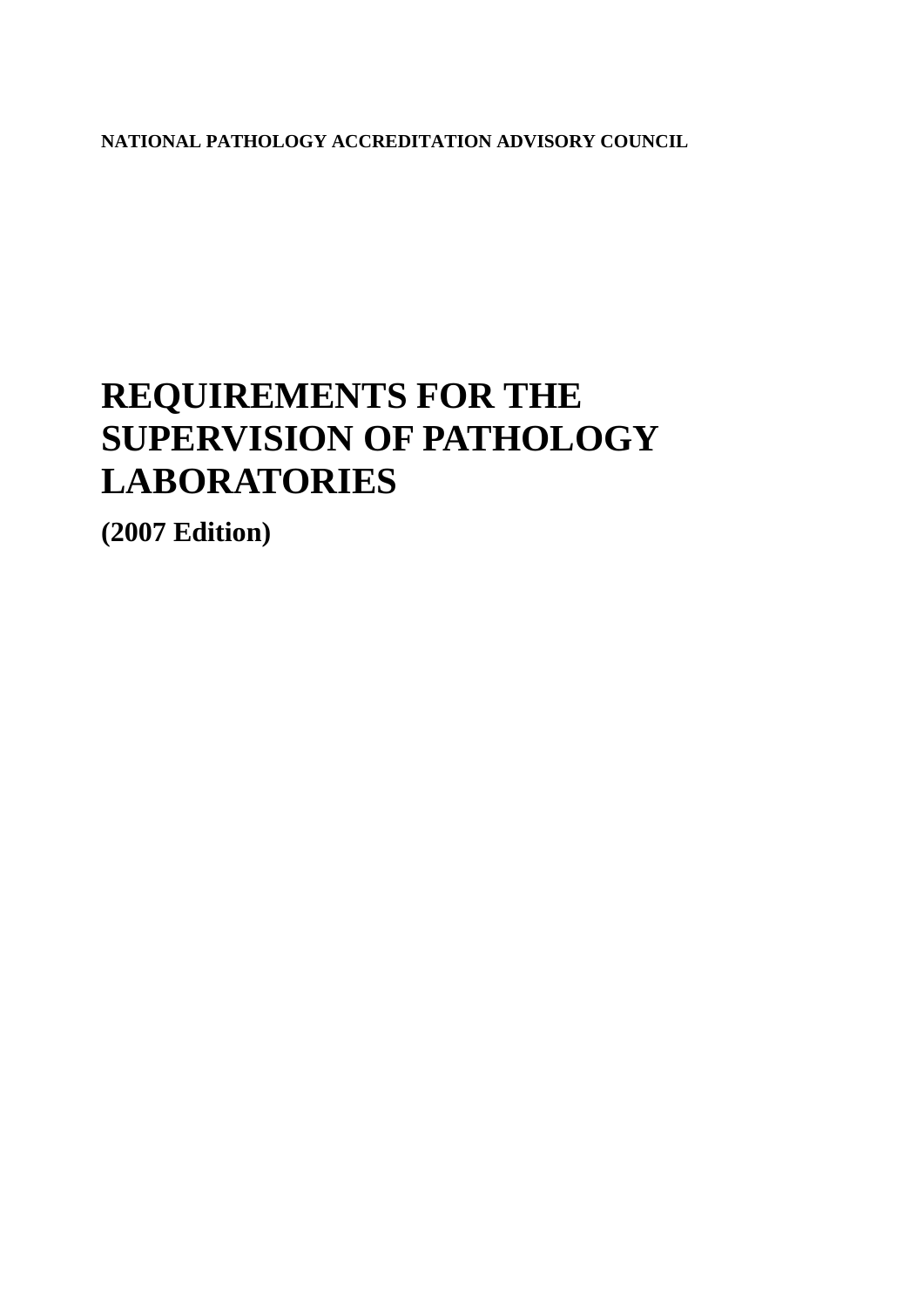ISBN: 1-74186-509-3

Online ISBN: 1-74186-510-7

Publications Number: P3-3041

Print Copyright

© Commonwealth of Australia 2007

This work is copyright. Apart from any use as permitted under the *Copyright Act 1968*, no part may be reproduced by any process without prior written permission from the Commonwealth. Requests and inquiries concerning reproduction and rights should be addressed to the Commonwealth Copyright Administration, Attorney-General's Department, Robert Garran Offices, National Circuit, Canberra ACT 2600 or posted at http://www.ag.gov.au/cca

Online Copyright

© Commonwealth of Australia 2007

This work is copyright. You may download, display, print and reproduce this material in unaltered form only (retaining this notice) for your personal, non-commercial use or use within your organisation. Apart from any use as permitted under the *Copyright Act 1968*, all other rights are reserved. Requests and inquiries concerning reproduction and rights should be addressed to Commonwealth Copyright Administration, Attorney-General's Department, Robert Garran Offices, National Circuit, Canberra ACT 2600 or posted at http://www.ag.gov.au/cca

First published 1999

Second edition 2006

Third edition 2007 reprinted with revisions from *Requirements for Supervision of Pathology Laboratories*

Australian Government Department of Health and Ageing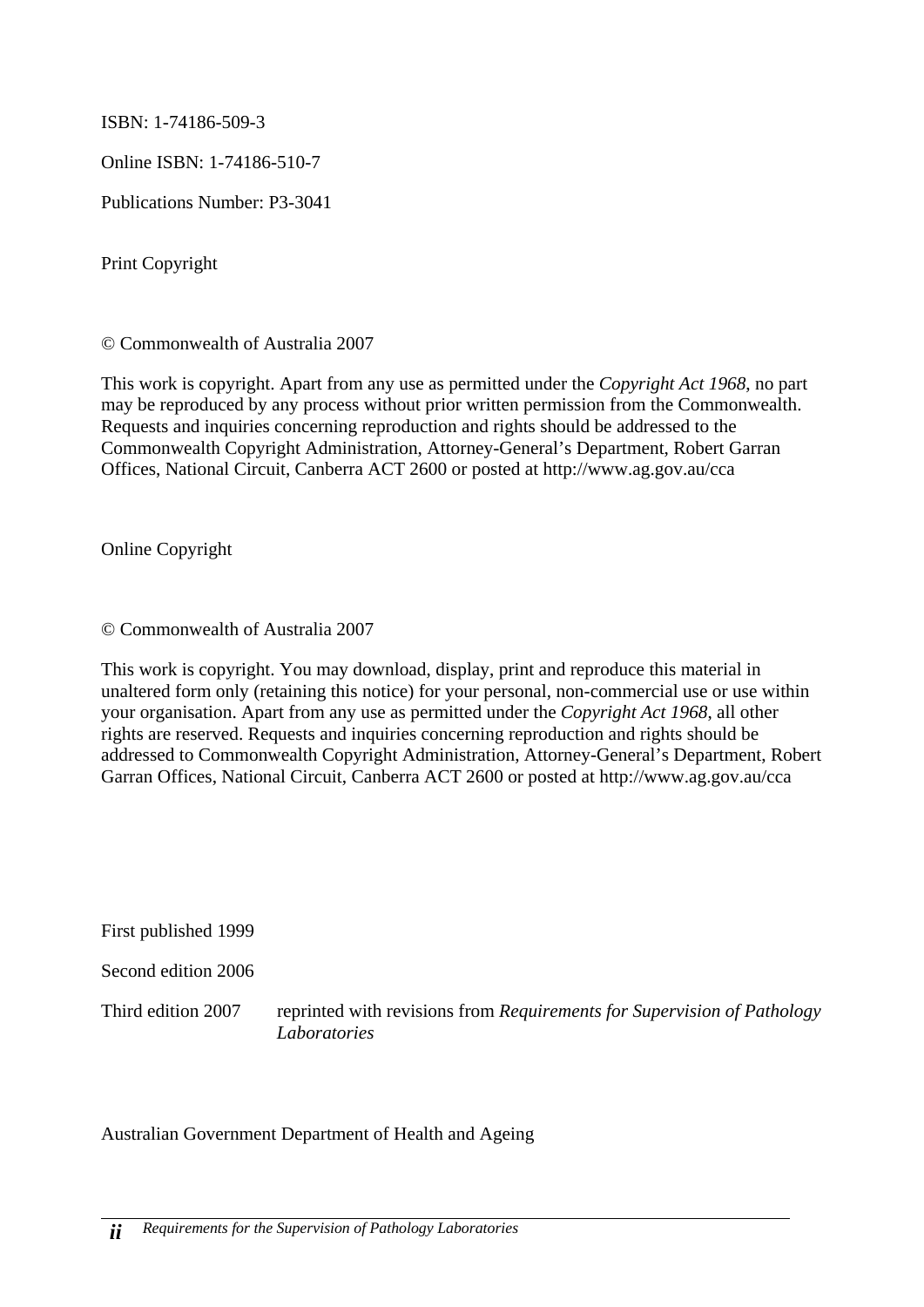# **CONTENTS**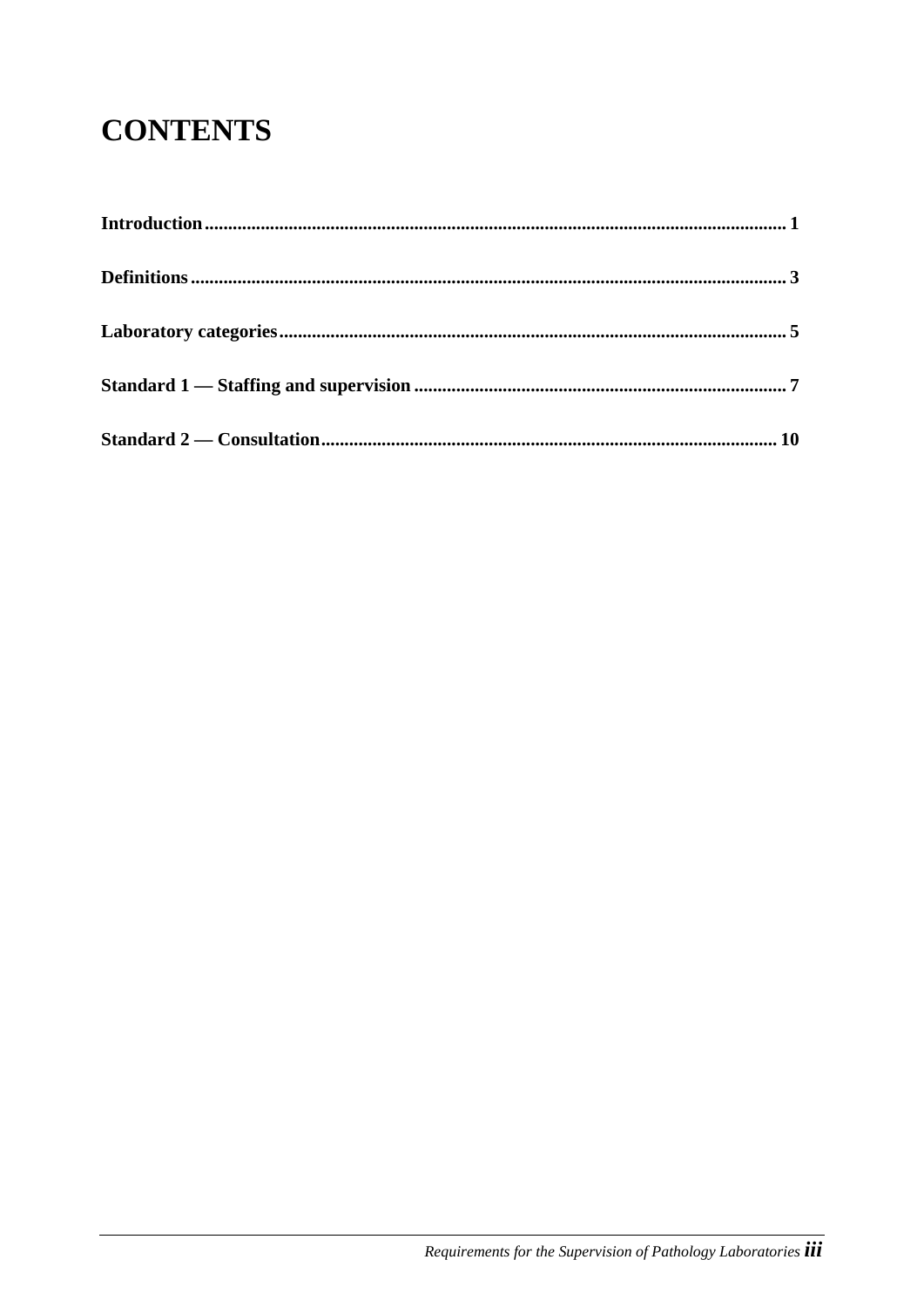The National Pathology Accreditation Advisory Council (NPAAC) was established in 1979 to consider and make recommendations to the Australian, state and territory governments on matters related to the accreditation of pathology laboratories and the introduction and maintenance of uniform standards of practice in pathology laboratories throughout Australia. A function of NPAAC is to formulate standards, and initiate and promote guidelines and education programs about pathology tests.

Publications produced by NPAAC are issued as accreditation material to provide guidance to laboratories and accrediting agencies about minimum standards considered acceptable for good laboratory practice.

Failure to meet these minimum standards may pose a risk to public health and patient safety.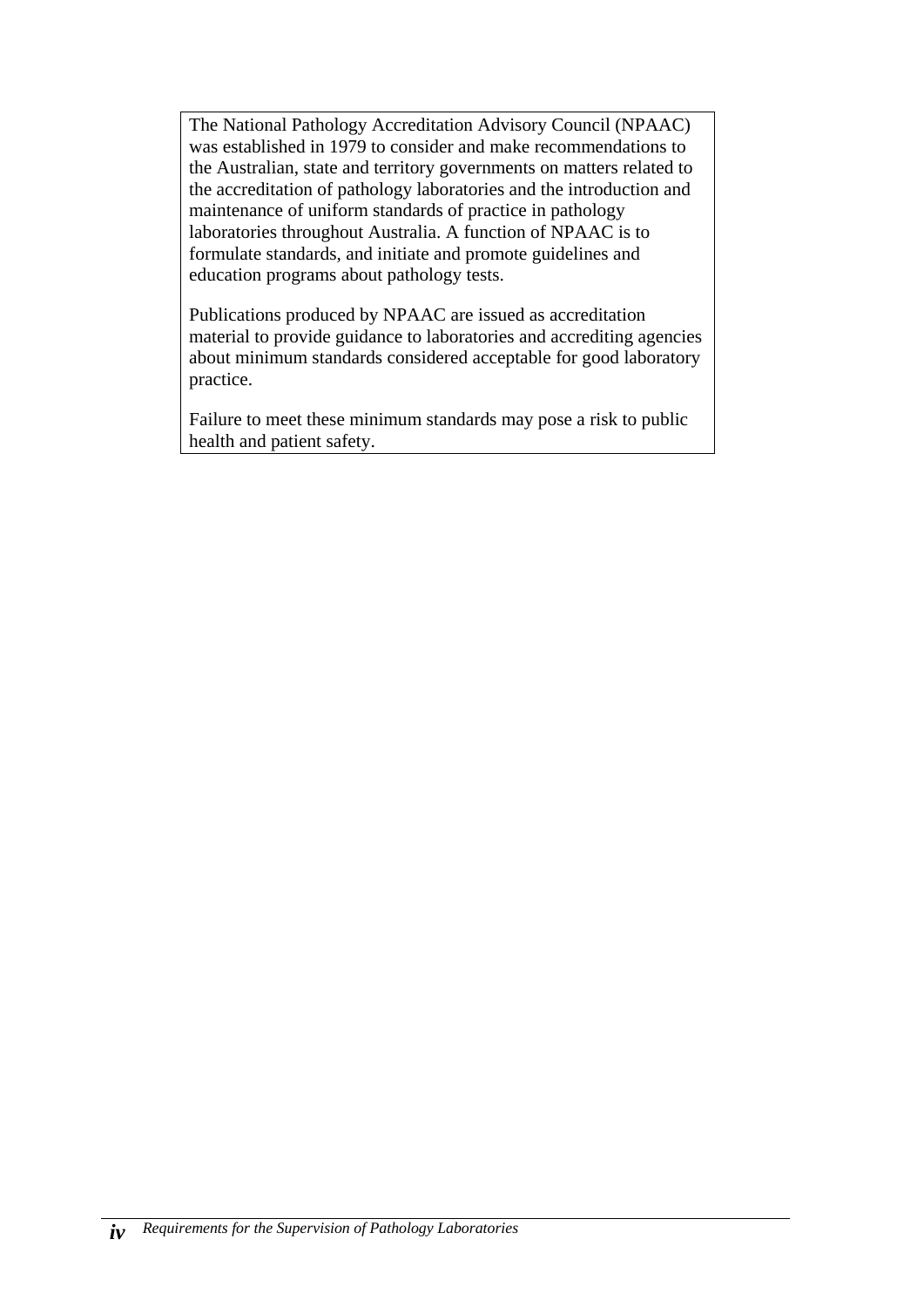## <span id="page-4-0"></span>**Introduction**

This document, *Requirements for the Supervision of Pathology Laboratories*, details the National Pathology Accreditation Advisory Council (NPAAC) standards used to assure the safety, quality and efficacy of pathology testing through effective supervision.

For the application of the *Health Insurance (Accredited Pathology Laboratory - Approval) Principles 1999* (or equivalent), laboratories have been categorised into groups to facilitate the definition of appropriate levels of supervision for particular types of laboratories.

The principles for the approval of premises as an accredited pathology laboratory were first determined in 1987. There were eight categories to which laboratories could be assigned for accreditation purposes, depending on the location of the premises and who is responsible for day-to-day supervision. These categories and definitions were reviewed in 1993 and it was agreed that, for the purposes of accreditation, laboratories be divided into five categories, defined by who is responsible for the day-to-day supervision.

In 2004, NPAAC again reviewed the changes that have taken place within pathology laboratories, in laboratory technology, information technology, electronic supervision and current laboratory work practices.

In each section of this document, points deemed important for practice are identified as either 'standards' or 'guidelines'.

- A standard is the minimum requirement for a procedure, method, staffing resource or laboratory facility that is required before a laboratory can attain accreditation — standards are printed in bold type and prefaced with an 'S' (e.g. **S2.2)**. The use of the verbs 'shall' and 'must' in each standard within this document indicates a mandatory requirement for pathology practice.
- A guideline is a consensus recommendation for best practice and should be used if a higher standard of practice is appropriate, particularly when setting up or modifying a laboratory test, or when contamination problems have occurred — guidelines are prefaced with a 'G' (e.g. G2.2) and are numbered to correspond with their associated standard. 'Should' is used to indicate guidelines or recommendations where compliance would be expected for good laboratory practice.
- A commentary is provided to give clarification to the standards and guidelines as well as to provide examples and guidance on interpretation. Commentaries are placed where they add the most value, and may be **normative** or **informative** depending on both the content and the context of whether they are associated with a Standard or a Guideline. Note that when Comments are expanding on a Standard or referring to other legislation, they assume the same status and importance as the Standards to which they are attached.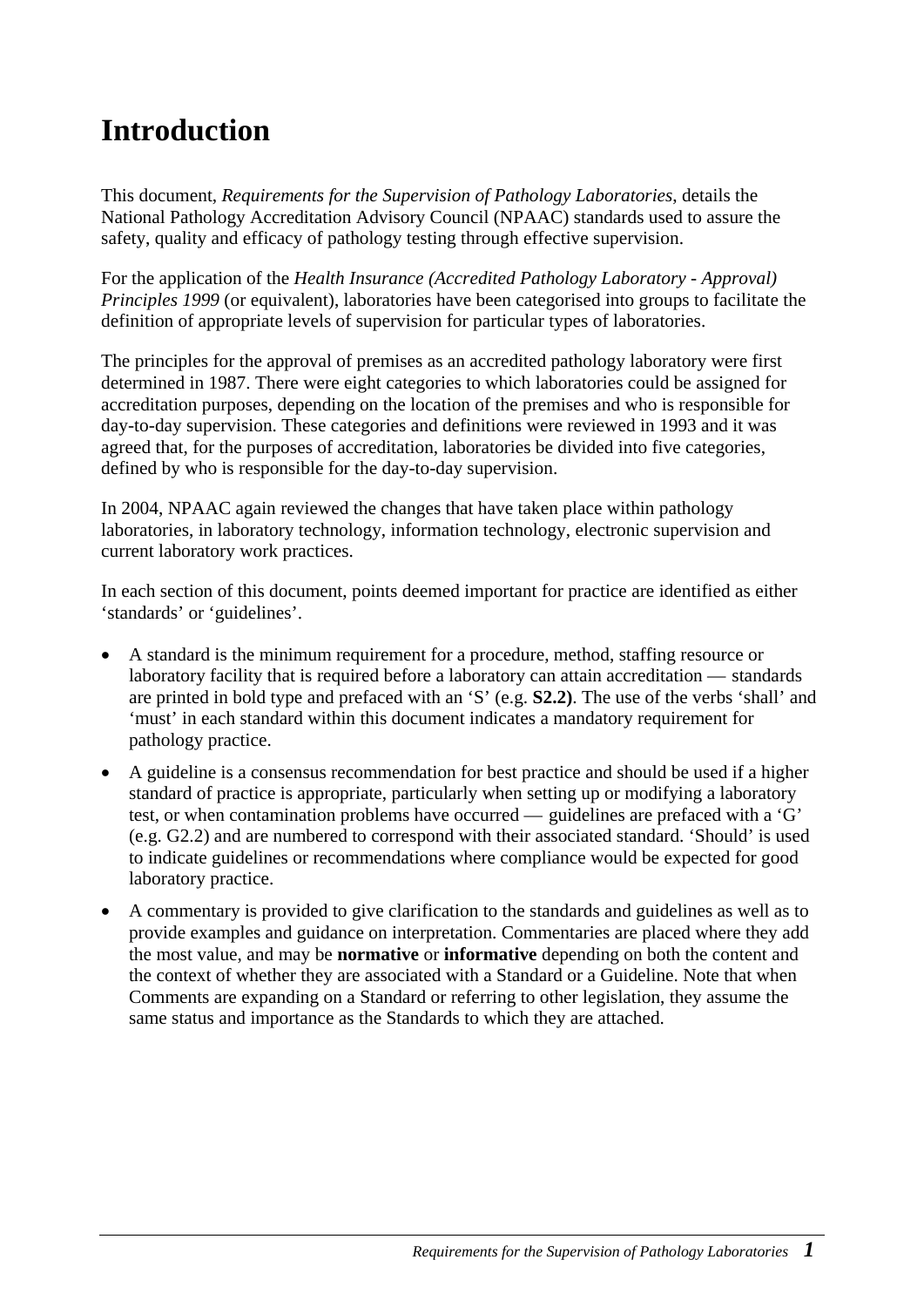While this document is for use in the accreditation process, comment from users would be appreciated and can be directed to:

| The Secretary                   | Phone: | $(02)$ 6289 4017    |
|---------------------------------|--------|---------------------|
| <b>NPAAC</b>                    | Fax:   | $(02)$ 6289 8509    |
| Department of Health and Ageing | Email: | npaac@health.gov.au |
| <b>MDP</b> 107                  |        |                     |
| <b>GPO Box 9848</b>             |        |                     |
| <b>CANBERRA ACT 2601</b>        |        |                     |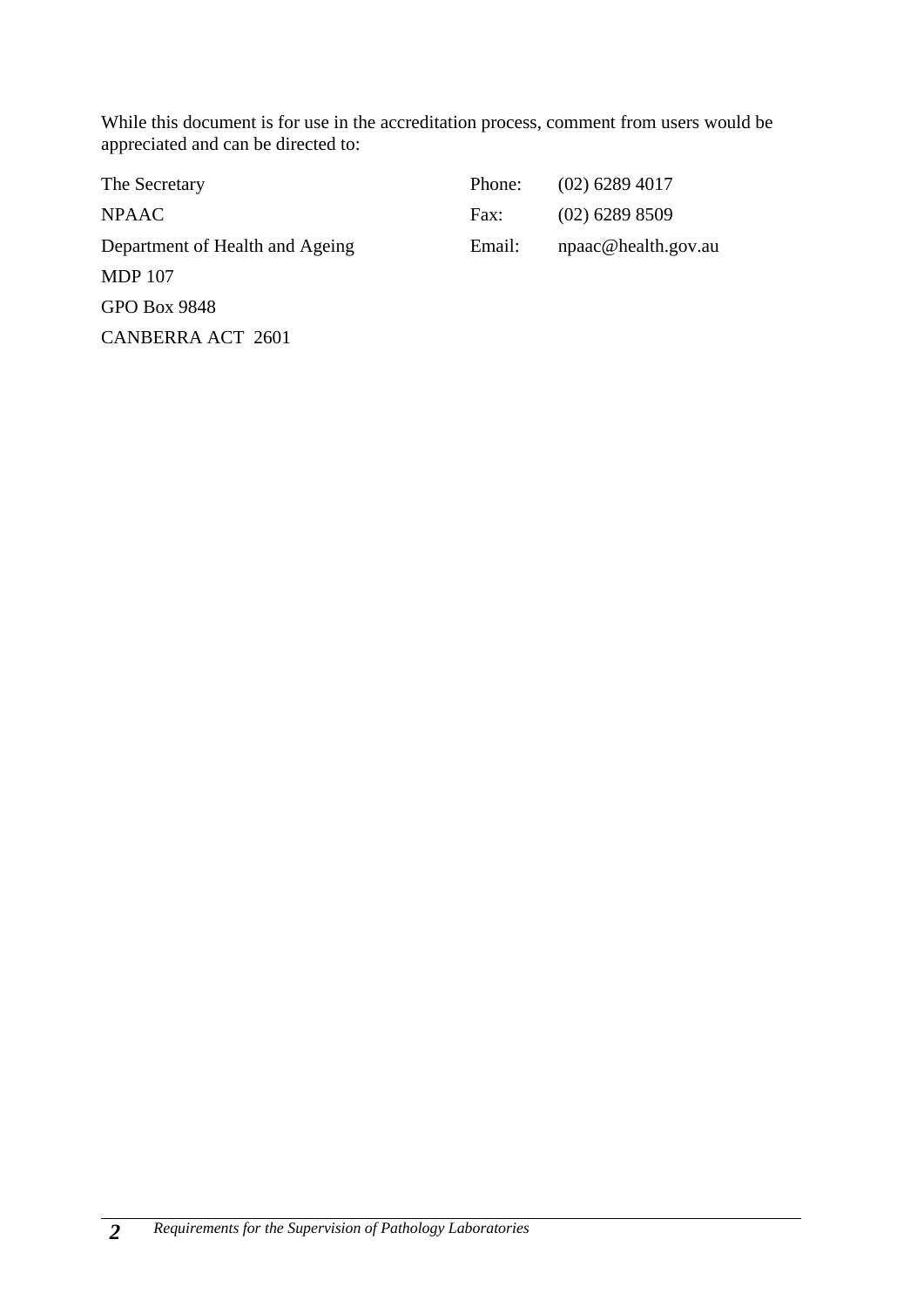## <span id="page-6-0"></span>**Definitions**

The following definitions are based on the *Health Insurance Act 1973*, but have been amended for the purposes of this document.

**Medical Practitioner[†](#page-6-1)** means a person registered or licensed as a medical practitioner under a law of a State or Territory that provides for the registration or licensing of medical practitioners but does not include a person so registered or licensed:

- (a) whose registration, or license to practise, as a medical practitioner in any State or Territory has been suspended, or cancelled, following an inquiry relating to his or her conduct; and
- (b) who has not, after that suspension or cancellation, again been authorised to register or practise as a medical practitioner in that State or Territory.

**Pathologist** means medical practitioner who has been recognised for the purposes of the Health Insurance Act 1973 as a specialist in one of the pathology specialties listed in Item 113 of Schedule 4 of the Health Insurance Regulations 1975.

**Supervising Pathologist** means a Pathologist who has had training to allow him/her to supervise a medical testing laboratory.

**Scientist** means a person who possesses one of the following qualifications:

- (a) a degree in science or applied science with subjects relevant to the field of pathology awarded after not less than three years full-time study, or an equivalent period of part-time study, at a university in Australia, that provides for direct entry or following examination to a professional class of membership of the Australasian Association of Clinical Biochemists, Australian Institute of Medical Scientists, Australian Society for Microbiology, Australian Society of Cytology, Human Genetics Society of Australasia
- (b) an associate qualification conferred by the Australian Institute of Medical Technologists before 1 December 1973
- (c) a qualification that the Minister determines, pursuant to the definition of 'scientist' in subsection 23DNA(4) of the *Health Insurance Act 1973*, to be equivalent to a qualification referred to in paragraph (a) or (b) of this definition.

**Senior scientist [‡](#page-6-2)** means a scientist who has had not less than 10 years full-time relevant laboratory experience and who possesses one of the following qualifications:

(a) a Doctorate of Philosophy in a subject relevant to the field of pathology

1

<span id="page-6-1"></span>**<sup>†</sup>** This definition is in accordance with the *Health Insurance Act 1973*.

<span id="page-6-2"></span><sup>&</sup>lt;sup>‡</sup> This definition applies specifically to this document and does not relate to classification, employment or conditions within State or Territory Awards.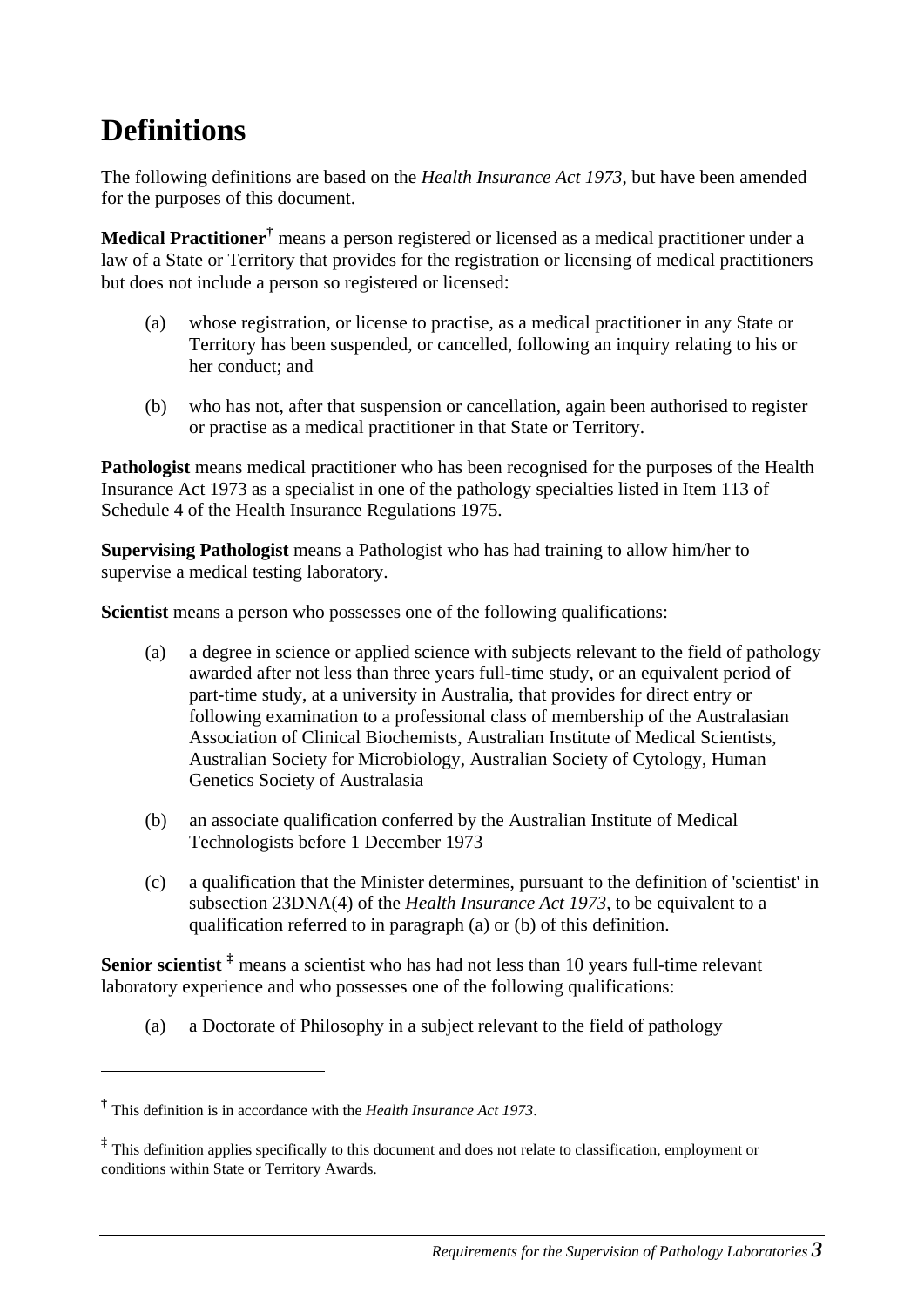- (b) a Fellowship of the Australasian Association of Clinical Biochemists
- (c) a Fellowship of the Australian Institute of Medical Scientists
- (d) a Fellowship of the Australian Society for Microbiology (medical/clinical microbiology)
- (e) a Fellowship of the Human Genetics Society of Australasia
- (f) a qualification that the Minister determines, pursuant to the definition of 'scientist' in subsection 23DNA(4) of the *Health Insurance Act 1973*, to be equivalent to a qualification referred to in paragraph (a), (b), (c), (d) or (e) of this definition.

Laboratory means premises which, in addition to fulfilling the requirements of the Act, may include a facility or facilities remote from the laboratory site providing it is conducting an approved range of Point of Care Testing under the direct supervision of the designated accredited laboratory.

**Point of Care Testing** means testing performed outside a central laboratory environment, generally nearer to, or at the site of, the patient.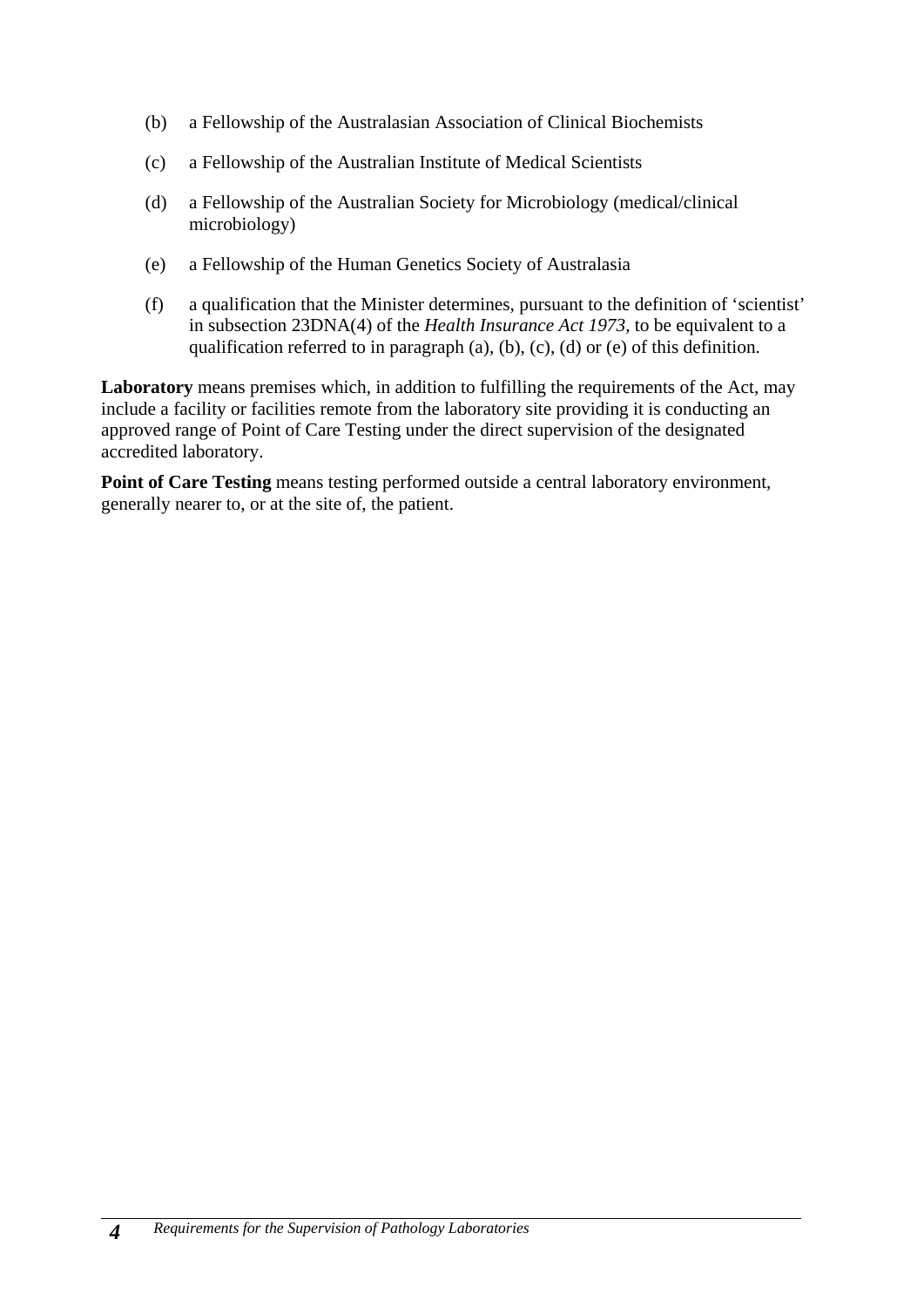### <span id="page-8-0"></span>**Laboratory categories**

### **Introduction**

There are five laboratory categories, as specified in Section 17 of the *Health Insurance (Accredited Pathology Laboratory – Approval) Principles 2002:*

- Category GX (General)
- Category GY (General)
- Category B (Branch)
- Category M (Medical Practice)
- Category S (Specialised).

The different categories are described in detail below. Standard 1 of this document outlines the staffing and supervision requirements for each of the five categories; Standard 2 outlines the consultation requirements. The range of tests performed in each category of laboratory must be approved by the accrediting agency.

### **Categories GX and GY (General)**

These categories are used for both large and small multidiscipline or general laboratories providing comprehensive services. They are also used for limited or single discipline laboratories.

A Category GX laboratory comprises of a laboratory, or a number of co-located laboratories, performing services in 1 or more groups of pathology:

- (a) under the direction, control and full-time supervision of a supervising pathologist or senior scientist who is expert in the group, or groups, concerned; and
- (b) at which the number of working pathologists (whether full-time or part-time) is equivalent to more than 2 full-time pathologists.

A Category GY laboratory comprises of a laboratory, or a number of co-located laboratories, performing services in 1 or more groups of pathology:

- (a) under the direction, control and full-time supervision of a supervising pathologist or senior scientist who is expert in the group, or groups, concerned; and
- (b) at which the number of working pathologists (whether full-time or part-time) is equivalent to not more than 2 full-time pathologists.

Where a laboratory is operating for less than a full-time equivalent working week then the requirements for supervision in these categories must apply for the hours of operation of that laboratory.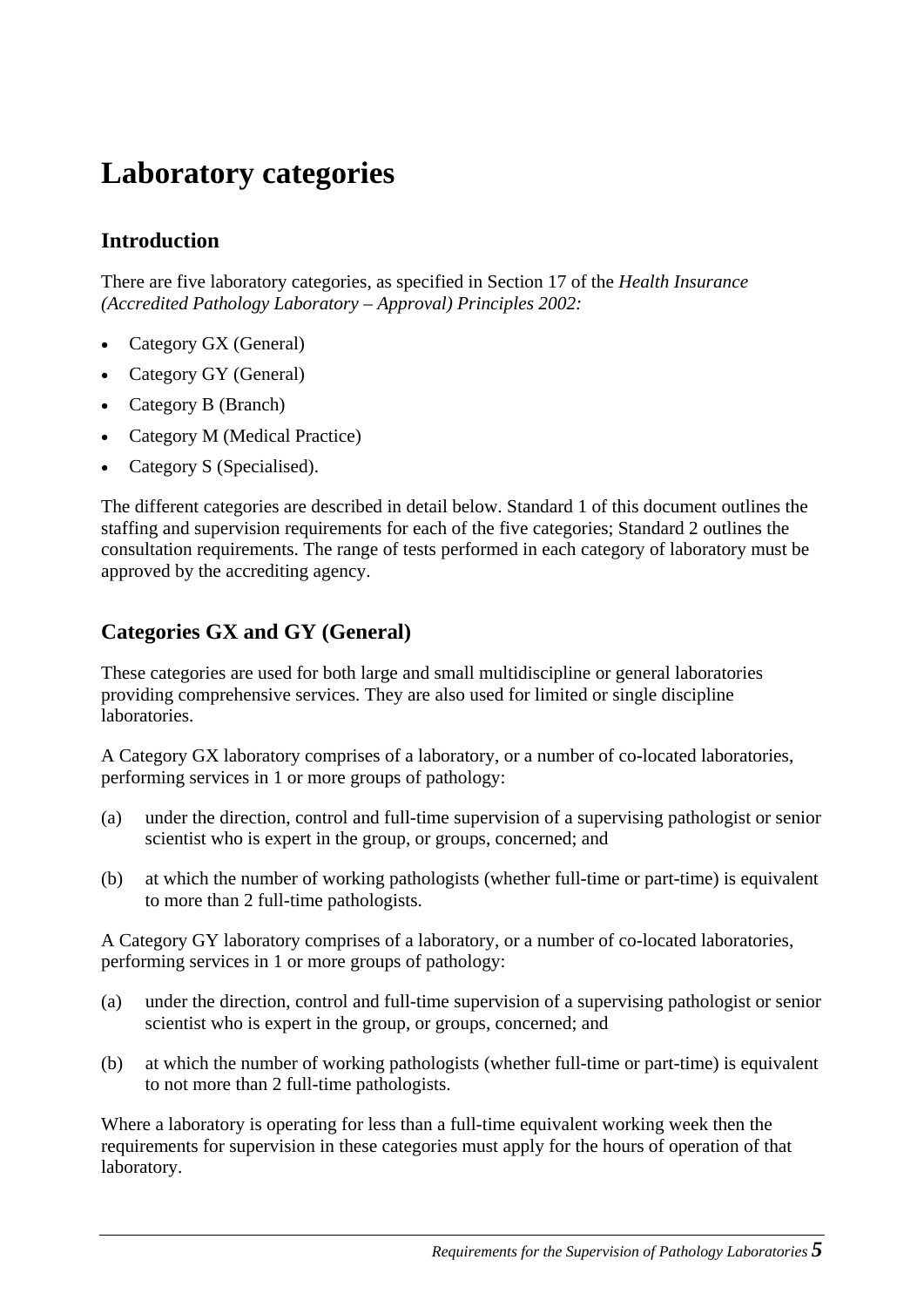### **Category B (Branch)**

This category is used for a laboratory that is either:

a) an integral part of a Category GX or GY laboratory, apart from its geographic location

or

b) a part of a regional pathology service.

A Category B laboratory shall have a documented agreement with a Category GX or GY laboratory to ensure that the range of pathology tests provided and the standard of work in the laboratory is under the direction and control of a designated supervising pathologist or senior scientist of an accredited Category GX or GY laboratory.

### **Category M (Medical practice)**

This category is used for a laboratory based in a medical practice, which is under the supervision of a registered medical practitioner of that medical practice. It provides a limited range of approved tests, only for the patients of the medical practice at which the laboratory is situated. A laboratory in this category shall not provide tests on patients referred from other medical practices or from medical practitioners other than those of the medical practice at which the laboratory is sited.

### **Category S (Specialised)**

This category is used for either:

a) a laboratory in which a limited range of tests is performed on a particular patient population

or

b) a laboratory in which a limited range of tests (services) is performed, that are of a specialised nature and are performed under the supervision of a person having special qualifications or skills in the field of those services.

Where the supervisor is a medical practitioner, approved pathology services may be provided for patients of the supervising practitioner and for those referred by other practitioners.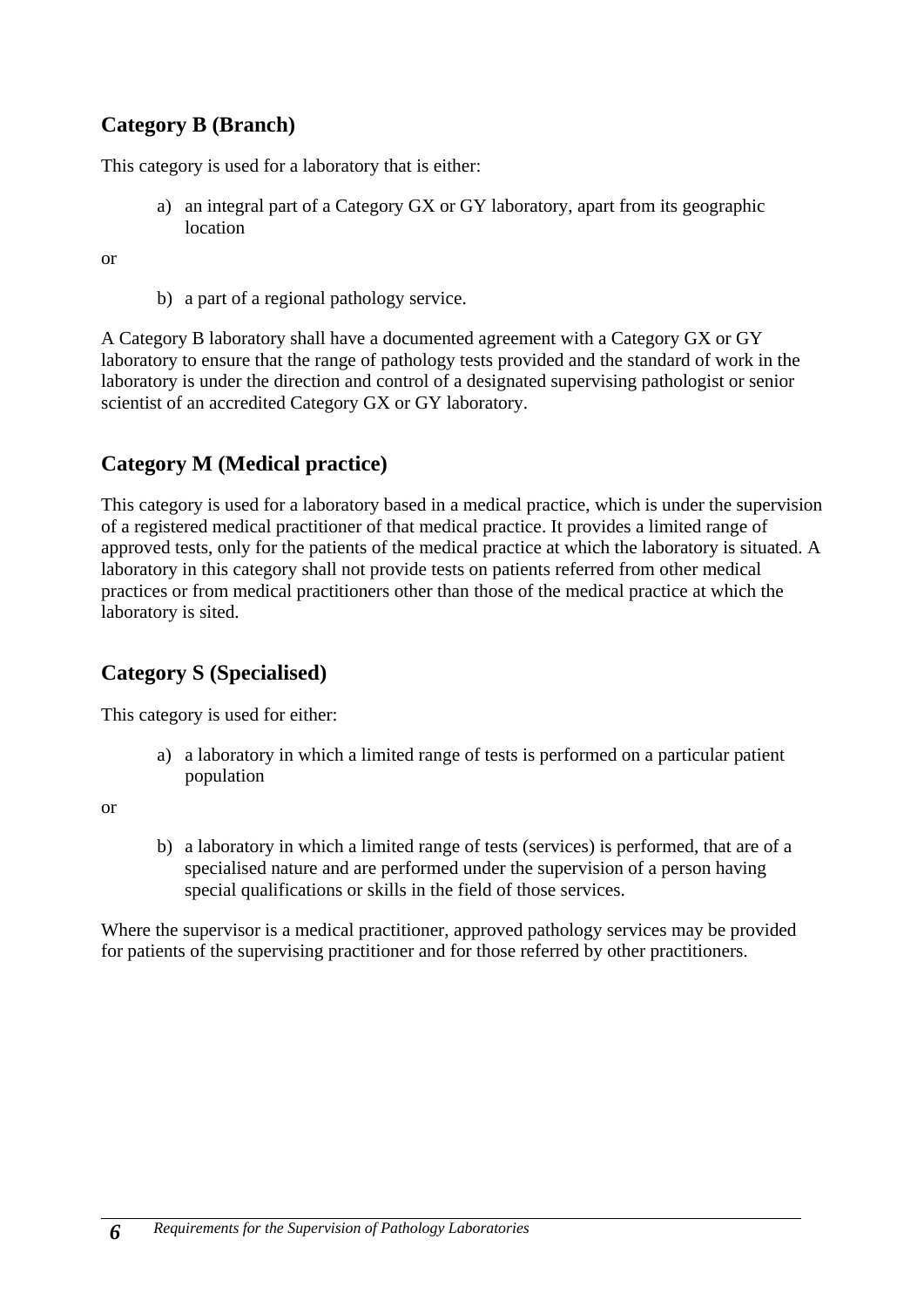## <span id="page-10-0"></span>**Standard 1 — Staffing and supervision**

- **S1.1 There shall be sufficient professional and support staff with adequate training and experience to supervise and conduct the work of the laboratory.**
- **S1.2 The designated person in charge, under whose direction and control the accredited pathology laboratory operates must:**
	- **a) determine the range of tests provided, their methods and procedures**
	- **b) approve and be responsible for operational practices and staffing of the laboratory (including staff training)**
	- **c) ensure regular review of the laboratory's quality systems, proficiency testing data, laboratory reports and discussion of all aspects of the laboratory's performance with the scientific staff**
	- **d) ensure appropriate consultation on medical and scientific issues (see Standard 2 for further information)**
	- **e) ensure that the procedures used and the tests performed are within the scope of the education, training, continuing professional development and experience of the individual staff, and be able to demonstrate (by appropriate documentation) that this is the case**
	- **f) ensure that there is continuity of overall supervision in situations where the supervision is provided by more than one person**
	- **g) ensure that work performed at the laboratory outside normal working hours is carried out only by scientific or technical staff with appropriate training and experience, approved by the supervising pathologist or senior scientist.**
- **S1.3 In a Category GX or GY laboratory the supervising pathologist(s) or senior scientist(s) must be present during normal working hours of the laboratory. Where a Category GX or GY laboratory is supervised by a senior scientist there must also be a pathologist present during normal working hours of the laboratory.**

#### **Commentary on staffing and supervision**

C1.1 The following commentary discusses staffing and supervision for each of the five laboratory categories. Further information on consultation can be found in Standard 2.

#### **Categories GX and GY**

- C1.2 The supervising pathologist(s) or senior scientist(s) must be present during normal working hours of the laboratory. For the purposes of this document, "must be present" includes being contactable for consultation but not being in physical attendance at the Category GX/GY laboratory:
	- (a) to provide supervisory visits to related Category B laboratories within the same organisation as the Category GX/GY laboratory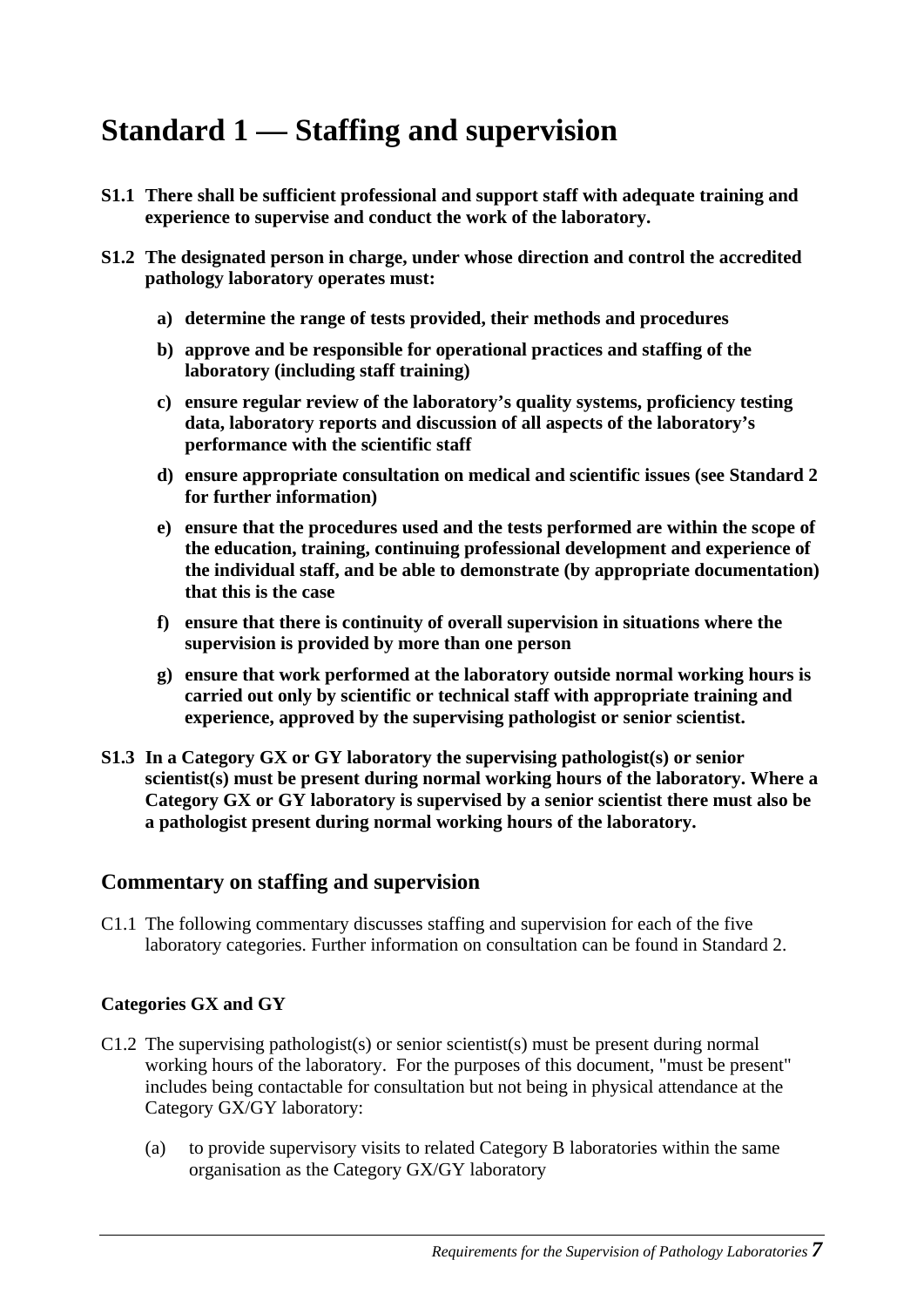(b) for bona fide absences for professional purposes or due to illness or personal necessity for up to seven consecutive work days.

#### **Category B**

- C1.3 The designated supervising pathologist or senior scientist from the Category GX or GY laboratory, under whose direction and control the Category B laboratory operates, shall:
	- a) be responsible for ensuring control over the monitoring and rendering of services, including oversight of supervision
	- b) be responsible for ensuring that the laboratory computer system fulfils its function in monitoring and rendering of services.
	- c) review and countersign proficiency testing results
	- d) be available for telephone consultation or equivalent when not personally in attendance at the laboratory.
- C1.4 Onsite staff at a Category B laboratory shall include a supervising scientist with appropriate qualifications and a minimum of 2 years supervised experience relevant to the laboratory's operation. The onsite supervising scientist<sup>\*</sup> must be present at the laboratory during normal working hours.
- C1.5 The Category B laboratory shall be an integral part of, or maintain operational systems that are consistent with, the quality system of the Category GX or GY laboratory.
- C1.6 Where the Category B laboratory computer system is an integral part of, or sufficiently compatible with, the Category GX or GY laboratory computer system to allow control over the monitoring and rendering of services, the following conditions apply for the purposes of electronic supervision:
	- a) supervising pathologists, pathologists or scientists from the Category GX or GY laboratory must spend at least 10 full-time-equivalent (FTE) days per year at the branch laboratory
	- b) at least one day of these FTE visits must be from a supervising pathologist or pathologist
	- c) time that scientists or technicians from the Category B laboratory spend in supervised training or professional development in the Category GX or GY laboratory (or at an appropriate training location) may be offset against the aforementioned supervisory requirements, up to a maximum of 5 days per year
	- d) where there is documented teleconferencing and videoconferencing management of the Category B laboratory, time spent in such activities may be offset against the aforementioned supervisory requirements, up to a maximum of 2 days per year

\_\_\_\_\_\_\_\_\_\_\_\_\_\_\_\_\_\_\_\_\_\_\_\_\_\_\_

<sup>\*</sup> Where more than one scientist provides the supervision, a designated scientist must ensure the continuity of overall onsite scientific supervision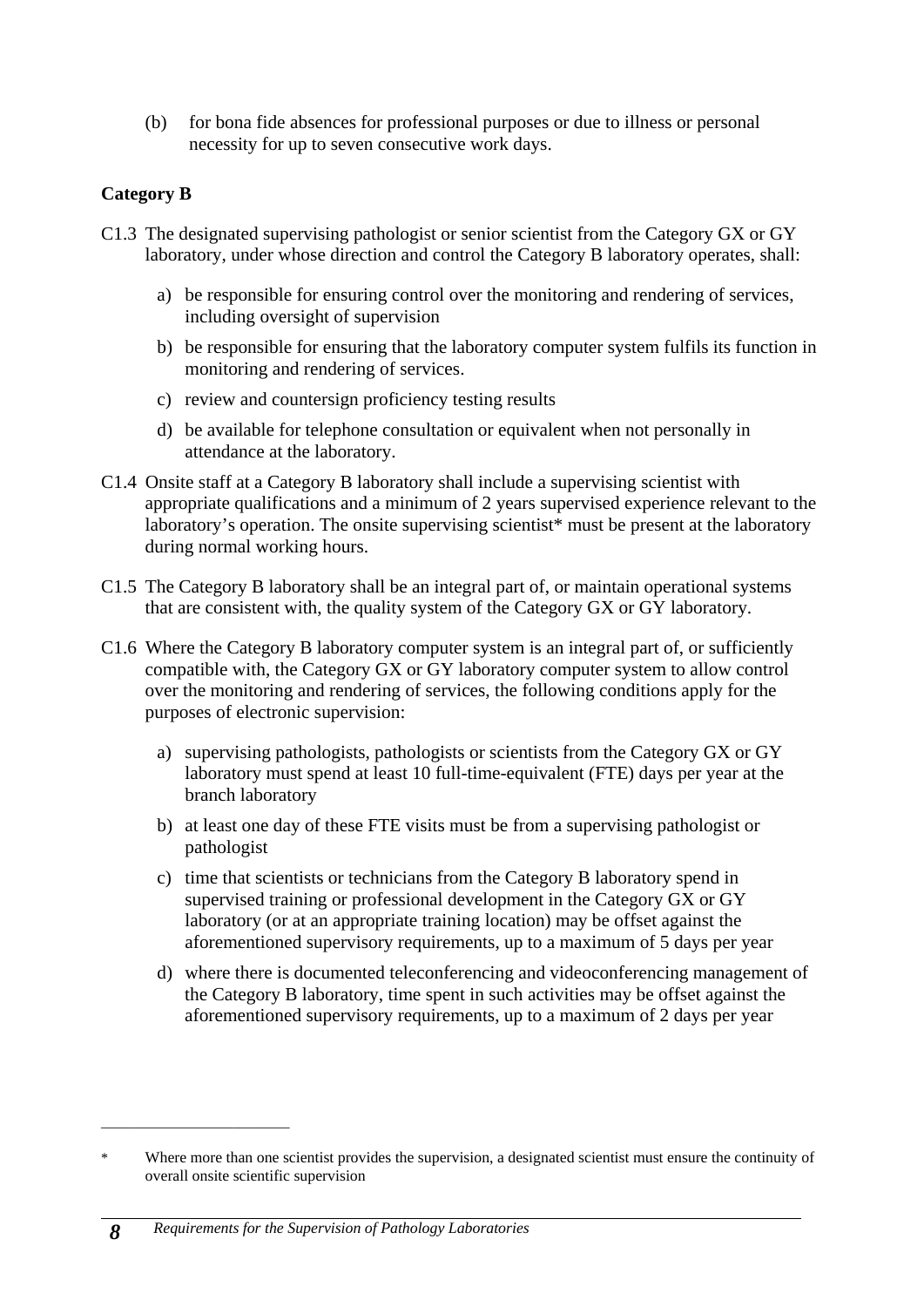- C1.7 Where the Category B laboratory computer system is **not** an integral part of, or is **not** sufficiently compatible with, the Category GX or GY laboratory computer system to allow control over the monitoring and rendering of services, the following conditions apply for the purposes of electronic supervision:
	- a) supervising pathologists, pathologists or scientists from the Category GX or GY laboratory must spend no less than 50 FTE days per year at the branch laboratory
	- b) time that scientists from the Category B laboratory spend in supervised training or professional development in the Category GX or GY laboratory (or at an appropriate training location) may be offset against the aforementioned supervisory requirements, up to a maximum of 20 days per year.
- C1.8 Whilst recruiting a supervising scientist, in the event of exceptional circumstances, a person who is a scientific officer of more than 1 but less than 2 years experience or a technical officer with at least 10 years experience relevant to the work of the specified laboratory, may be deemed to supervise a category B laboratory, provided:
	- a) the supervising pathologists, pathologists or scientists from the GX or GY laboratory must spend no less than 50 FTE days per year and
	- b) the officer must spend at least 10 FTE days per year in supervised training or professional development in the Category GX or GY laboratory.

#### **Category M**

C1.9 The medical practitioner shall:

- a) be responsible for the proper performance of tests
- b) have a working knowledge of each test procedure
- c) review and countersign proficiency testing results
- d) be involved in the resolution of problems encountered with the laboratory work.
- e) be responsible for the implementation of the test results.

C1.10 The medical practitioner will usually be present while the testing is being carried out.

#### **Category S**

- C1.11 The supervisor of a Category S laboratory must be present at all times that tests are performed unless there are medical, scientific or technical support staff, approved by the supervisor, whose qualifications and experience are adequate for the work performed at the laboratory. Where such support staff are available, the supervisor shall maintain regular contact with the laboratory and be available for consultation at all times.
- C1.12 The supervisor of a Category S laboratory shall review and countersign proficiency testing results.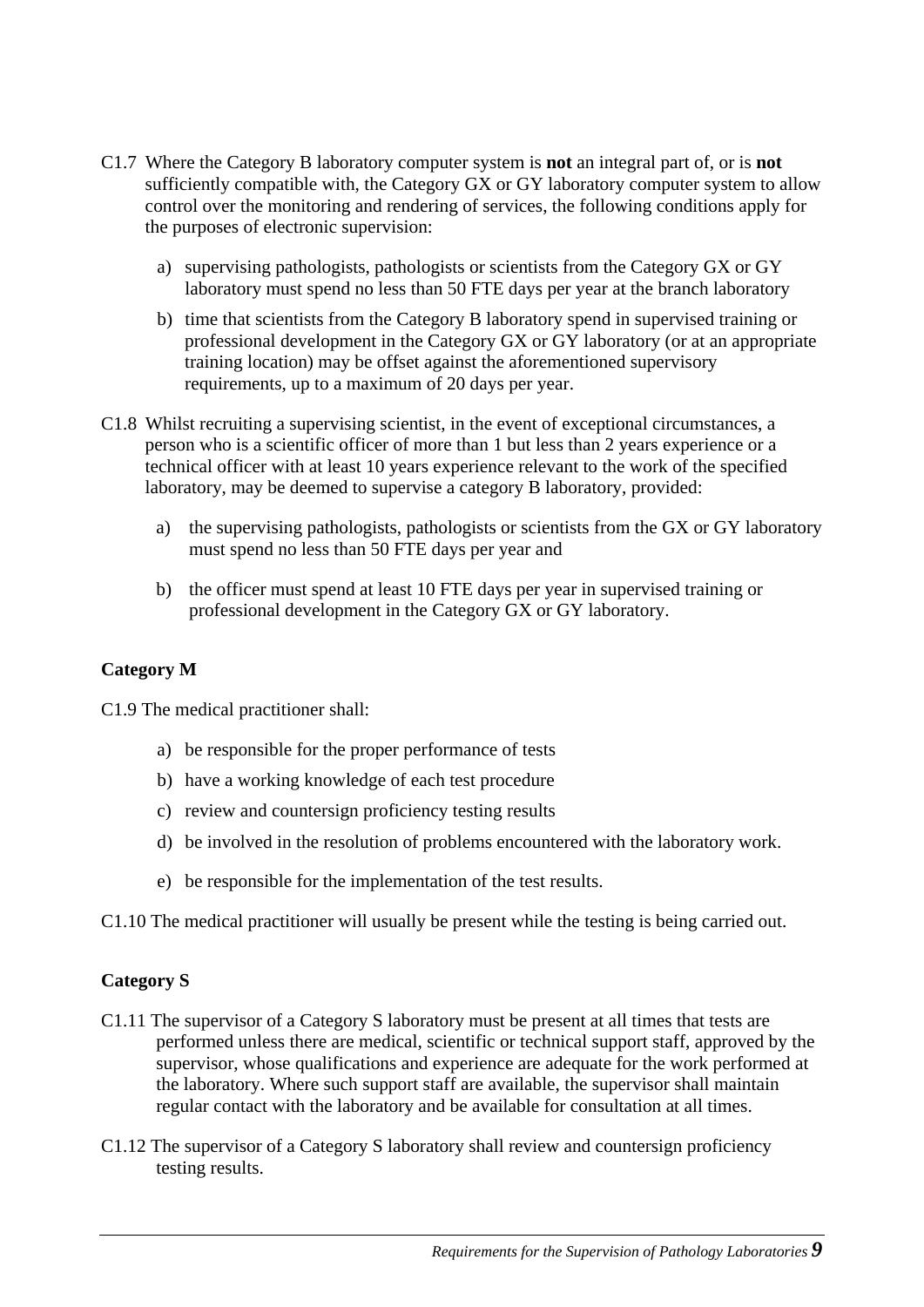## <span id="page-13-0"></span>**Standard 2 — Consultation**

- **S2.1 Laboratories shall have staff who can advise clinicians on the evaluation and interpretation of results of laboratory examinations.**
- **S2.2 An essential part of laboratory activity is the provision of a consultative service to the clinician. The consulting service shall be readily available and the clinician shall be able to obtain authoritative advice from the laboratory on:** 
	- **a) the precision and accuracy of methods used in the laboratory**
	- **b) the significance of results in relation to the laboratory's reference values**
	- **c) the scientific basis of the results**
	- **d) the clinical significance of the requested procedure and its fitness for purpose (suitability to solve the clinical problem in question)**
	- **e) further procedures that may be helpful.**

#### **Commentary on consultation**

C2.1 The following commentary discusses consultation arrangements for each of the five laboratory categories. Further information on staffing and supervision can be found in Standard 1.

#### **Category GX and GY laboratories**

C2.2 For Category GX and GY laboratories, pathologists or senior scientists with appropriate qualifications must be available for consultation.

#### **Category B laboratory**

C2.3 For a Category B laboratory, a pathologist or senior scientist with appropriate qualifications, must be available at either at the Category B laboratory or at the supervising Category GX or GY laboratory during normal working hours, and must be available for telephone consultation at other times.

#### **Category M laboratory**

C2.4 For a Category M laboratory, the registered medical practitioner supervising the laboratory should either be present at the medical practice, or available to the other medical practitioners of that practice, for consultation and advice on the evaluation and interpretation of results of tests performed in the laboratory, and the precision and accuracy of the methods employed.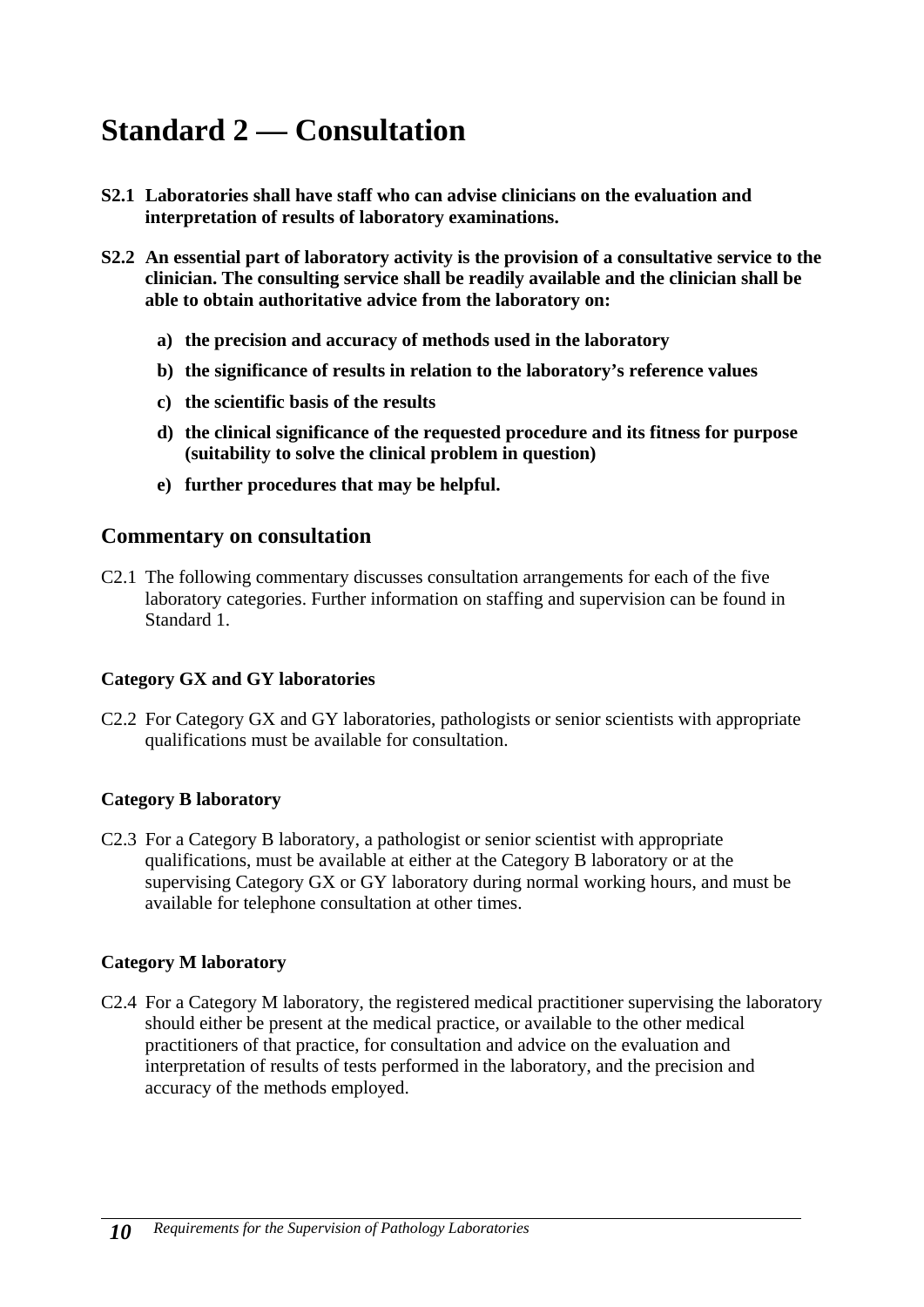#### **Category S laboratory**

C2.5 For a Category S laboratory, the supervisor shall ensure that consultative advice is available at all times (either from the supervisor or from another, suitably qualified, person).